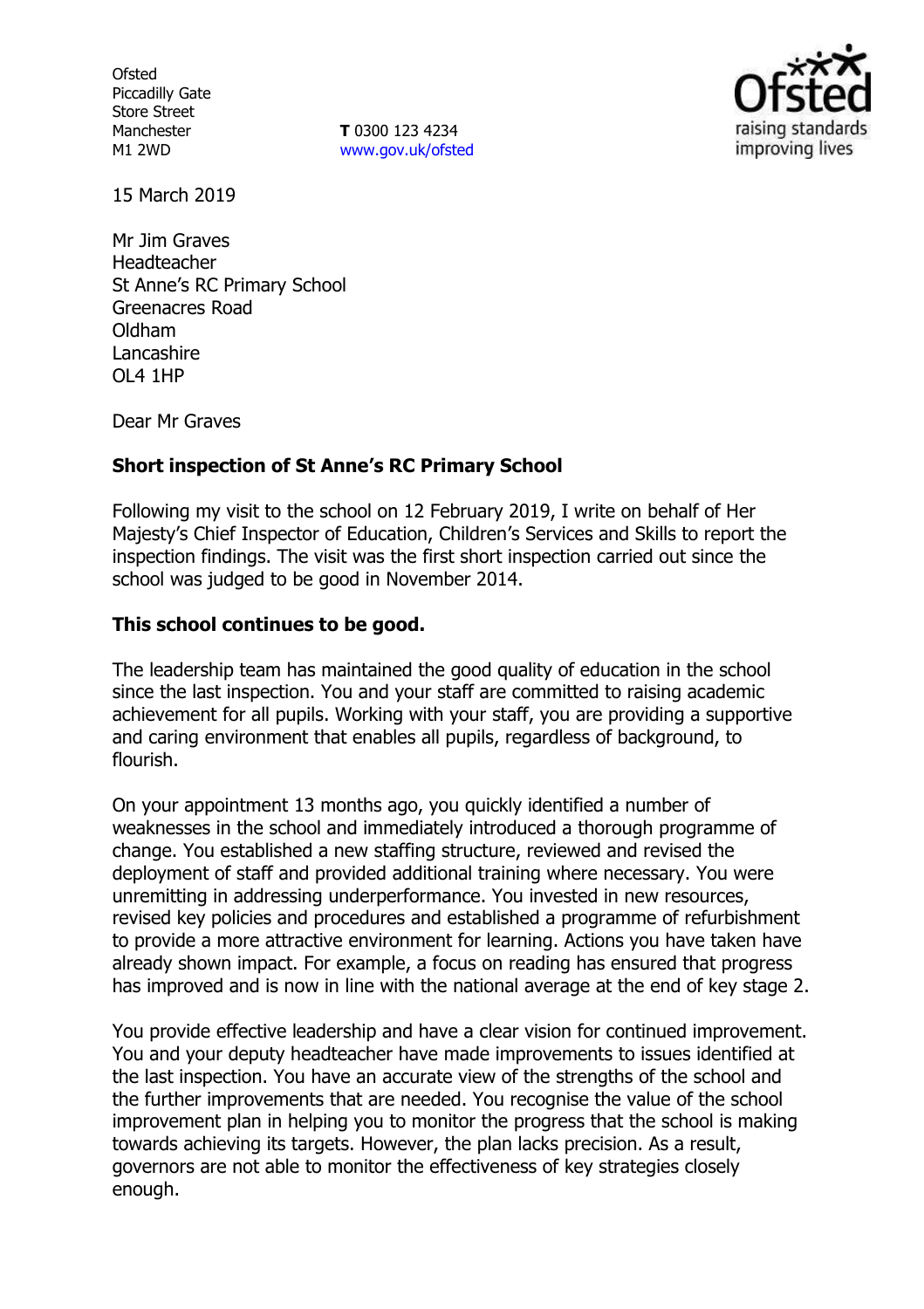

You are now developing an effective senior leadership team and providing more staff with middle leadership opportunities. The staff team appreciate your support and feel valued. They believe that the school is continuing to improve since your appointment and are committed to helping you to develop the school further. Staff morale is high.

Governors play a key role in supporting the work of the school. They are ambitious for the school to succeed. Governors speak with enthusiasm about the ethos of the school. They have attended relevant training and are knowledgeable and skilled in a range of areas to support the school's work effectively. They ask pertinent questions at meetings and hold school leaders to account for school performance.

St Anne's School provides a warm, welcoming environment where pupils enjoy learning. The care of your pupils is at the heart of the culture you have created. Pupils' behaviour is impeccable. Conduct across the school during the inspection was of the highest standard. Pupils respect each other. They work well together in lessons and support one another. Pupils enjoy excellent relationships with staff. From the moment they start the school day to the moment they leave for home, pupils are encouraged to try their best. They are confident and have welldeveloped, positive attitudes to learning. Pupils' spiritual, moral, social and cultural development is well promoted. British values are threaded through all aspects of the school's work. Pupils typically commented that British values ensure that 'everyone has the right to live life to the full, and a responsibility to ensure others are allowed to do so too'.

Parents and carers who responded to Parent View would recommend your school to other families. They believe their children are safe and happy. Leaders and teachers are always available to discuss any issues of concern, so they can be dealt with swiftly. The following comment typically sums up the views of parents: 'The best decision I made was to send my children to this school.' You continue to develop strong links with parents and the community. Your pastoral leader's dedicated work has had a marked impact on improving attendance for some vulnerable families.

# **Safeguarding is effective.**

Keeping children safe is a priority at St Anne's School. You and your leadership team ensure that all safeguarding arrangements are fit for purpose. You make checks to ensure that newly appointed staff are suitable to work with children. You know your families well and understand the issues facing the local community. You and your team of safeguarding leaders follow up each concern to ensure that vulnerable children and their families receive timely and appropriate help. You build strong relationships with parents and provide support, but challenge where appropriate, such as when attendance is an issue. Training is up to date for all adults who work in school. As a result, staff are vigilant and know what they need to do should they have any concerns about pupils' welfare or the conduct of adults.

Pupils enjoy school and this is reflected in their high rates of attendance and punctuality. They learn in a caring environment that is tolerant and free from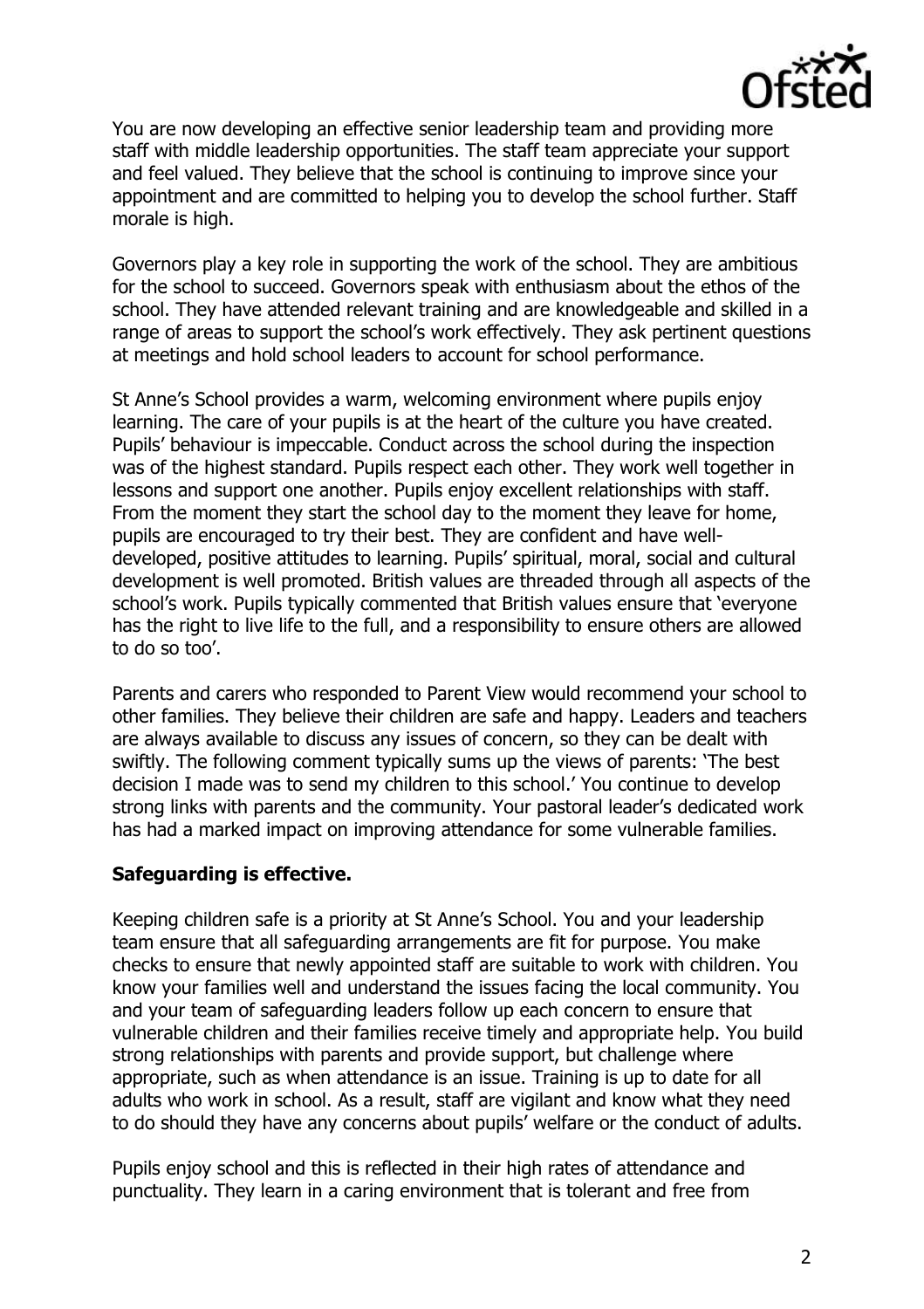

discrimination. Pupils appreciate that they are well looked after, feel safe and trust the adults who look after them. They have a good understanding of how to keep themselves safe. Pupils know about road safety and not giving out personal details to anyone online. You provide pupils with a wide range of information about how they can stay safe through planned opportunities in the curriculum. In conversation with me, they talked about different types of bullying and understood the need to report it immediately if it occurs.

## **Inspection findings**

- Senior leaders have put in place a range of strategies to address the areas for improvement identified at the last inspection. 'Non-negotiables', agreed with all staff, have ensured that high, consistent expectations for teaching and learning have been embedded across the school. In lessons, good use is made of the available teaching time to maximise learning. Opportunities to reinforce basic skills are used effectively in lessons. Pupils are encouraged to write well. They are given regular reminders about presentation. Skilled teaching assistants effectively support pupils' learning. Books show standards of presentation are increasing across all subjects.
- **Pupils'** results in the phonics screening check at the end of Year 1 were below national averages in 2017 and 2018. You have acted quickly to improve the teaching of phonics. You have implemented a new phonics programme, in which all staff have been trained. This new programme is well resourced. You have appointed a phonics leader who provides ongoing support to staff and monitors pupils' progress. The phonics teaching that I observed demonstrated a consistent, systematic approach together with strong teacher subject knowledge. As a result, pupils are making good progress. Books are now sent home, ensuring that pupils are able to practise their newly learned skills. Parent workshops enable them to understand the new programme and support their child's reading at home. However, these initiatives are relatively new and the challenge for the school is to ensure that these recent improvements to the teaching of phonics are embedded and sustained.
- In 2017 and 2018, no disadvantaged pupils attained greater depth in reading, writing and mathematics at the end of key stage 1. Therefore, I wanted to explore how you are using the additional funding to ensure that disadvantaged pupils make at least the same progress as others nationally. You have identified the barriers affecting their learning and have established a clear strategy to ensure that all interventions have a sharp focus. Your staff know these pupils well and provide extra support to help them learn well in lessons. Work in their books shows that disadvantaged pupils make good progress from their starting points. Leaders ensure that part of the funding is used to enable disadvantaged pupils to access a wide range of enrichment experiences, such as trips, residential visits and learning to play a musical instrument. This allows this group of pupils to take part in all that the school has to offer. You regularly monitor the provision for all disadvantaged pupils and check their progress. School information shows that the most able disadvantaged pupils in key stage 1 are being challenged and supported to make stronger progress in reading, writing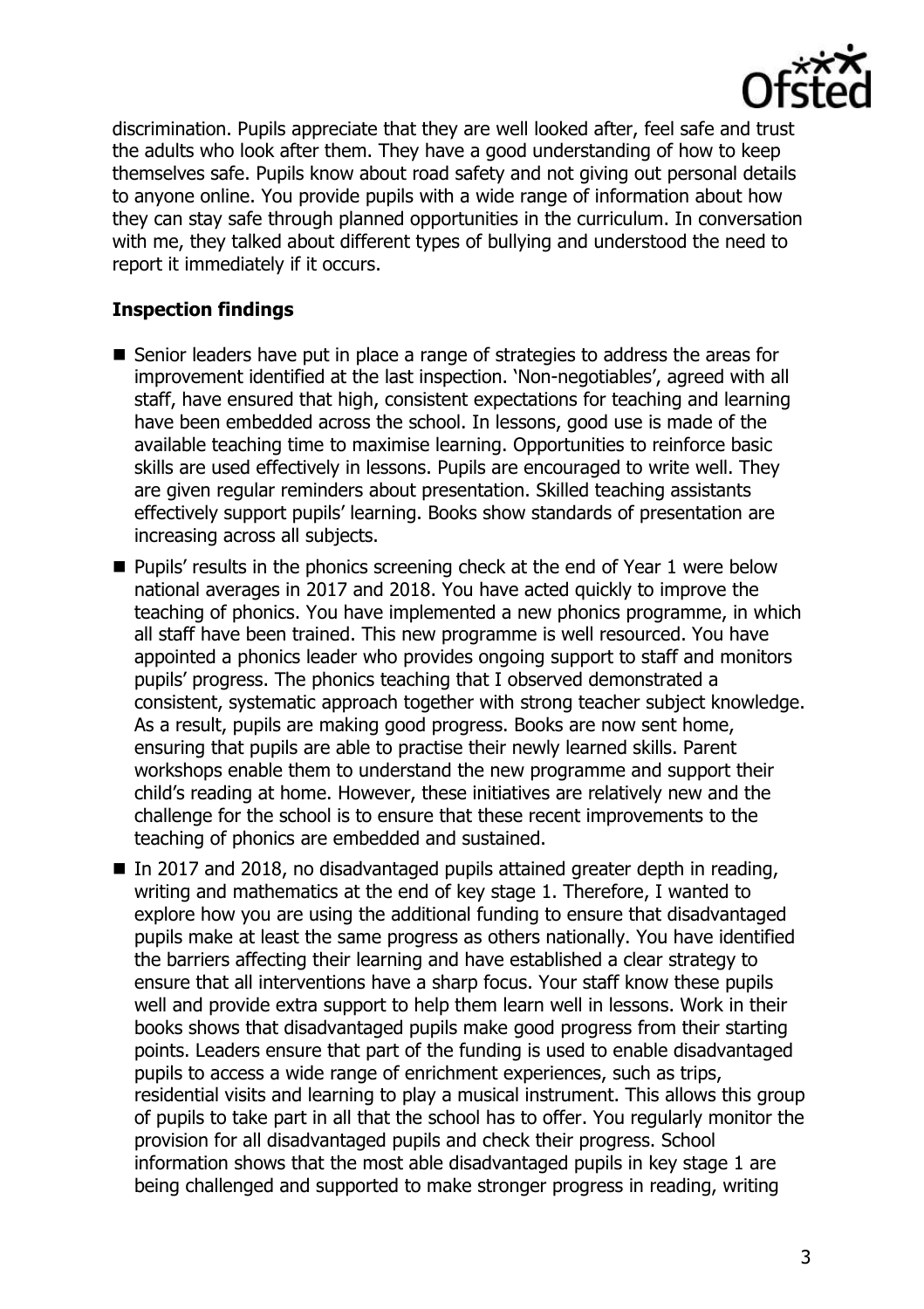

and mathematics.

- Leaders implemented a new curriculum in September 2018. Key to your vision is that enrichment is embedded across the curriculum to ensure that learning is meaningful for pupils. The curriculum sets out to develop confident, well-rounded and happy learners. Visits, visitors and special theme days are woven into each topic. Children described their learning and how they enjoyed their topic work. Evidence of work in books shows that pupils are given good opportunities to deepen their learning in a range of subjects across the wider curriculum.
- Middle leaders of subjects other than English and mathematics are enthusiastic about their subject areas. They carry out checks on the quality of learning in their areas of responsibility; they look at books and teachers' curriculum plans and talk to pupils. However, leadership of some subjects in the wider curriculum is not as well embedded as that of English and mathematics.

## **Next steps for the school**

Leaders and those responsible for governance should ensure that:

- $\blacksquare$  the recent improvements to the teaching of phonics are embedded so more pupils reach the expected standard in the phonics screening check
- $\blacksquare$  the work of subject leaders in subjects other than English and mathematics is further developed so it has a greater impact on teaching, learning and assessment
- $\blacksquare$  the school improvement plan is focused more precisely to enable governors to monitor the progress made towards school targets.

I am copying this letter to the chair of the governing body, the director of education for the Diocese of Salford, the regional schools commissioner and the director of children's services for Oldham. This letter will be published on the Ofsted website.

Yours sincerely

#### Aleksandra Hartshorne **Ofsted Inspector**

## **Information about the inspection**

During the inspection, I met with you and your deputy headteacher and explained my lines of enquiry. I also met with members of the governing body, a representative from the local authority, the subject leaders for history and design technology and the pastoral leader. I also met with a group of pupils, a class teacher and a teaching assistant. I took account of the 10 responses to Ofsted's online survey, Parent View, and six free-text comments. There were 20 responses to Ofsted's questionnaire for staff and 23 responses to the pupil questionnaire. We visited classes together in Reception, key stage 1 and key stage 2. We observed pupils' behaviour in lessons and I looked at samples of pupils' work. I listened to